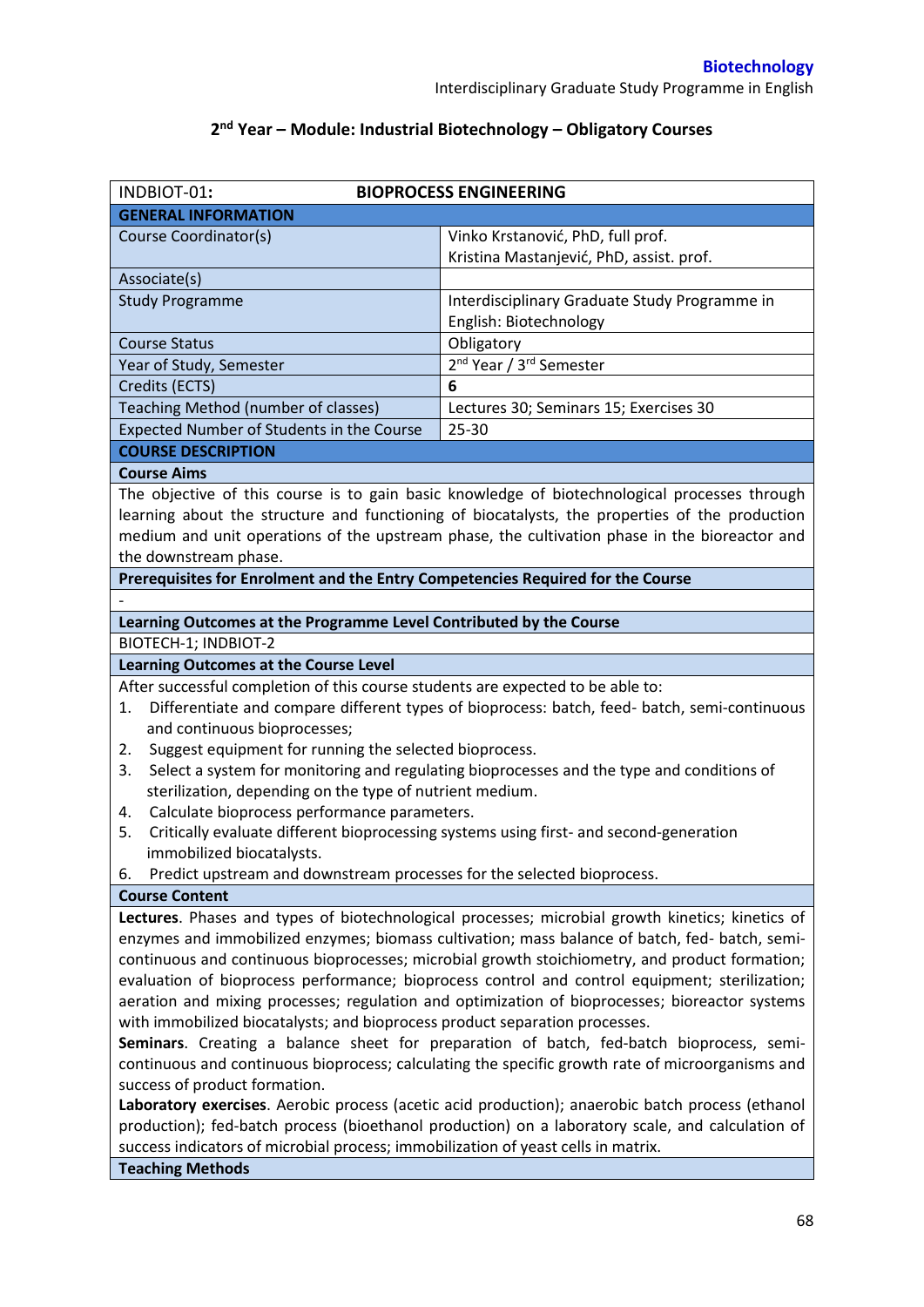Interdisciplinary Graduate Study Programme in English

#### Lectures; seminars; laboratory exercises

# **Students' Obligations**

Attendance at all forms of classes is mandatory and the students are obligated to attend all knowledge tests. The students may be absent from 30% (full-time students) and 50% (part-time students) of each of the forms of classes, provided that the absence is justified. An exercise or a seminar which has not been completed must be made up through a midterm exam.

**Monitoring the Activity of the Students** *(Connecting Learning Outcomes, Teaching Methods, and Grading)*

| <b>Class-related</b>                                        | <b>ECTS</b> | <b>Learning</b> | <b>Student activity</b>                                       | <b>Evaluation</b>                  | <b>Grade points</b> |      |
|-------------------------------------------------------------|-------------|-----------------|---------------------------------------------------------------|------------------------------------|---------------------|------|
| activity                                                    |             | outcome         |                                                               | method                             | Min.                | Min. |
| Attending classes                                           | 0.5         | $1 - 6$         | Attendance at<br>classes                                      | Keeping<br>records                 | $\overline{2}$      | 10   |
| <b>Seminars</b>                                             | 1.5         | 1,4             | Seminar work<br>preparation                                   | Presentation<br>of seminar<br>work | 10                  | 20   |
| Laboratory<br>exercises                                     | 1.5         | $1,4-5$         | Practical work                                                | Laboratory<br>exercises<br>report  | 8                   | 20   |
| Knowledge tests<br>(partial tests/or<br>final written exam) | 2.5         | $1 - 6$         | Studying for the<br>partial tests or<br>final written<br>exam | Written exams                      | 30                  | 50   |
| <b>Total</b>                                                | 6           |                 |                                                               |                                    | 50                  | 100  |

Evaluation of the written part of the final exam:

| Percentage of correct answers (%) | Grade points |  |
|-----------------------------------|--------------|--|
| >95.00                            | 50           |  |
| 90.00-94.99                       | 47           |  |
| 85.00-89.99                       | 45           |  |
| 80.00-84.99                       | 40           |  |
| 75.00-79.99                       | 38           |  |
| 70.00-74.99                       | 35           |  |
| 65.00-69.99                       | 33           |  |
| 60.00-64.99                       | 30           |  |

### *Forming the final grade:*

The points granted for the final exam are added to the grade points awarded during class attendance. The grading process is conducted by absolute distribution, i.e. based on total achievements, and compared to the numerical system in the following manner:

A – Excellent (5): 90-100 grade points; B – Very Good (4): 80-89.99 grade points; C – Good (3): 65- 79.99 grade points; D – sufficient (2): 50-64.99 grade points

| Mandatory Literature (available in the library and via other media)                        |                                       |                                 |  |  |  |  |
|--------------------------------------------------------------------------------------------|---------------------------------------|---------------------------------|--|--|--|--|
| Title                                                                                      | Number of<br>copies in the<br>library | Availability via<br>other media |  |  |  |  |
| Doran PM: Bioprocess Engineering Principles, 2 <sup>nd</sup> Ed.,<br>Academic Press, 2013. |                                       | ves                             |  |  |  |  |
| Das D, Das D, Biochemical Engineering: An Introductory                                     |                                       | ves                             |  |  |  |  |